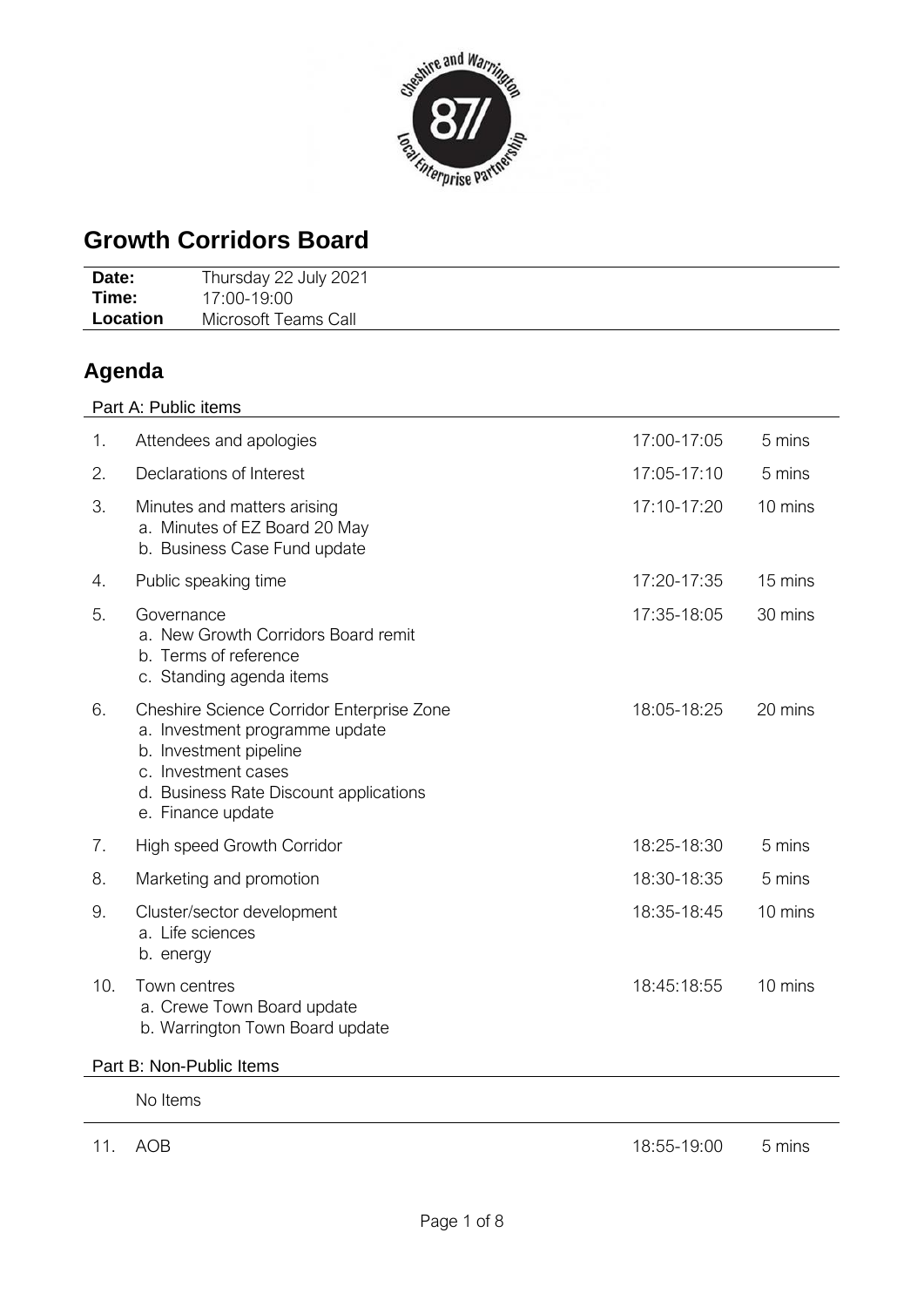## **Item 1: Attendees and apologies**

### **Board members**

Peter Broxton (Chair) Loren Jones (Vice-Chair) Cllr Russ Bowden (Warrington Borough Council) Chris Farrow (Independent Member) Nicola Heron (Independent Member) Linda Hilton (Independent Member) Katie McConnell (Engagement Board Member) Cllr Amanda Stott (Cheshire East Council)

### **Attending**

John Adlen (Cheshire and Warrington Local Enterprise Partnership) Gemma Davies (Cheshire West and Chester Council) Stephen Fitzsimons (Warrington Borough Council) Philip Kerr (Cheshire East Council) Martin Wood (Cities and Growth Unit)

### **Apologies**

Cllr Richard Beacham (Cheshire West and Cheshire Council) Tony Bochenski (Independent Member) Philip Cox (Cheshire and Warrington Local Enterprise Partnership) Joel Tagg (Cities and Growth Unit)

## **Item 2: Declarations of interest**

EZ Board members and attendees to declare any personal or professional interests in an agenda item in line with the Cheshire and Warrington Local Enterprise Partnership's Local Assurance Framework. Any Board member or attendee declaring an interest can remain in the meeting while the item is discussed but are only allowed to answer direct questions about that item and should refrain from promoting the item in any way.

## **Item 3: Minutes and matters arising**

### **Item 3a: Minutes of Enterprise Zone Board 20 May 2021**

Minutes attached as Appendix A.

### **Item 3b. Business Case Fund update**

The Growth Corridors Board was asked by the LEP's Strategy & Performance Board to assess the placebased applications that had been received to the LEP's annual Business Case Fund and make recommendations on the relative prioritisation of bids. At its last meeting the Board requested further details on the bids, including full copies of the applications and it was agreed to hold an extraordinary of the Board a week later. At this extraordinary meeting of the Board, the following was prioritisation of bids was agreed:

**• Chester City Centre Package – recommended allocation of £40k for 1-2 initial studies**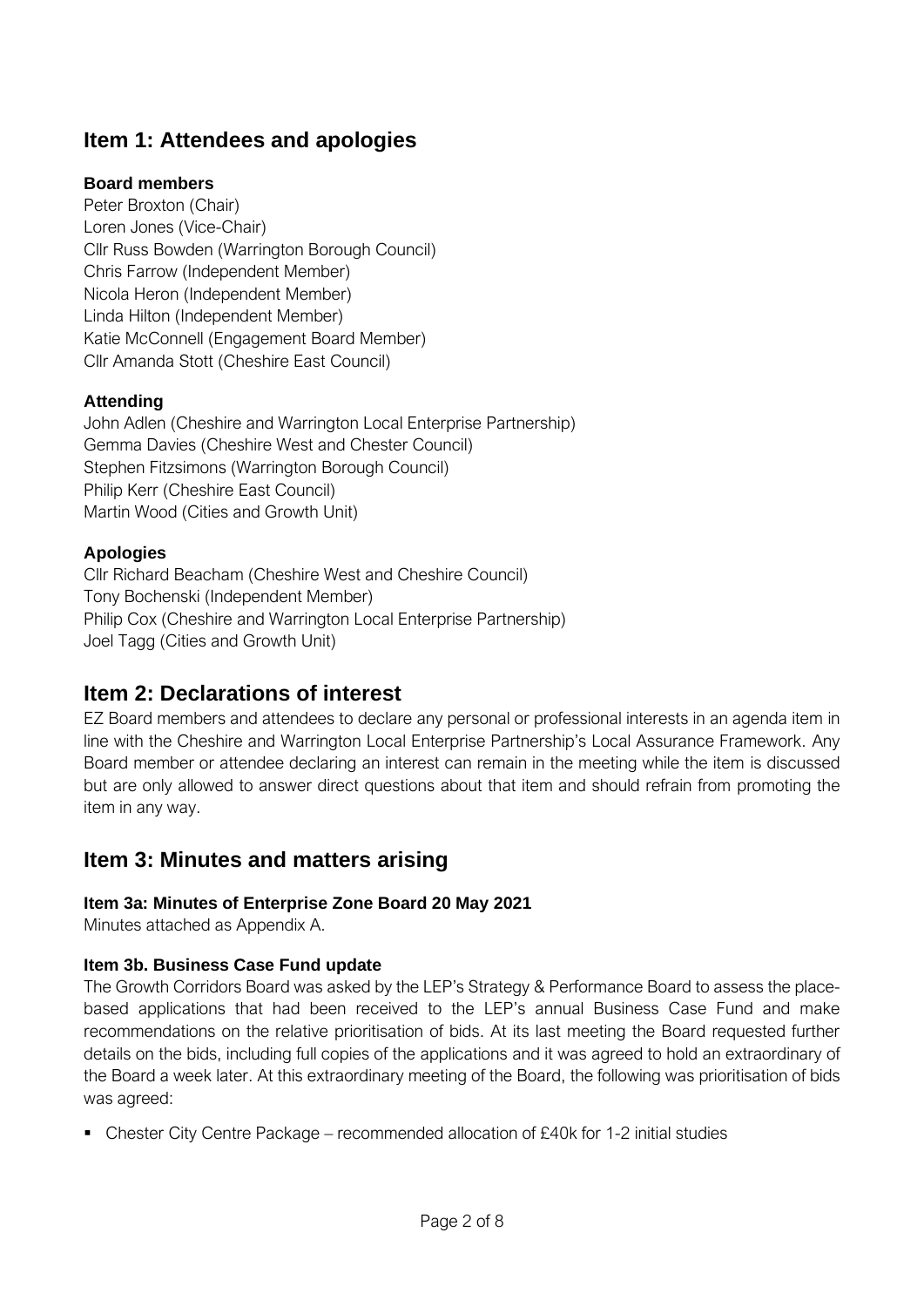- Macclesfield Station recommended that LEP allocates £25k on basis of the four partners each contributing an equal share.
- Ellesmere Port Industrial Area recommended allocation of £35k for an initial study rather than funding the whole programme at this point.
- Crewe Town Centre recommended allocation of £50k.

These recommendations were combined with the recommendations from the other LEP Sub-Boards and a combined scoring matrix was constructed. There were some adjustments to scores, in light of further discussions with the local authorities and additional information being provided.

At its meeting of 29 June, the Strategy & Performance Board approved the following projects:

- Ellesmere Port Industrial Area Masterplan work (£20,000)
- Warrington Local Cycling and Walking Infrastructure Plan (£25,000)
- Chester City Centre Package (£40,000)
- Warrington Last Mile Town Centre Masterplan (£50,000)
- Crewe Town Centre Housing Pathfinder (£50,000)
- Crewe Transport Delivery Plan Feasibility Assessment (£50,000)
- Mid Cheshire Line Study (£30,000)
- Ellesmere Port Town Centre Housing Pathfinder (£30,000)

For the additional £50k of funding, the Board was minded to support both the Northwich Wider Town Centre Masterplan and the A51/A500 Corridor Study. The Board invited the LEP to work with local authorities and other partners to find the money. It was noted that all the schemes have very round numbers that will not be adhered to in practice and that there should be some movement within that to find some additional funding. There was also a recommendation to review match funding commitments.

Therefore, Cheshire West and Chester Council were asked to review whether it can provide further match funding towards to the Northwich Wider Town Centre Masterplan scheme. LEP officers were instructed to review schemes with local authorities and other partners as described above with the intention of accommodating funding for both the Northwich Wider Town Centre Masterplan and the A51/A500 Corridor Study within the approved portfolio.

### **Item 4: Public speaking time**

There have been no requests from members of the public to attend or speak at the meeting.

## **Item 5: Governance**

#### **Item 5a: New Growth Corridors Board remit**

#### **1. Background**

As members will be aware, the LEP Board agreed to expand the remit of the Enterprise Zone Board and rename it the Growth Corridors Board. The Enterprise Zone Board has for the last 5 years been focused very much on the operational management of the Cheshire Science Corridor Enterprise Zone. However, with the ending of some of the EZ incentives and with a tried and tested investment approval process in place, the Enterprise Zone is no longer as time or resource intensive as it has been. In addition, a number of new initiatives and priorities have come to the fore which the LEP is committing officer time and resources to, and which, therefore, require direction and oversight from the LEP Board.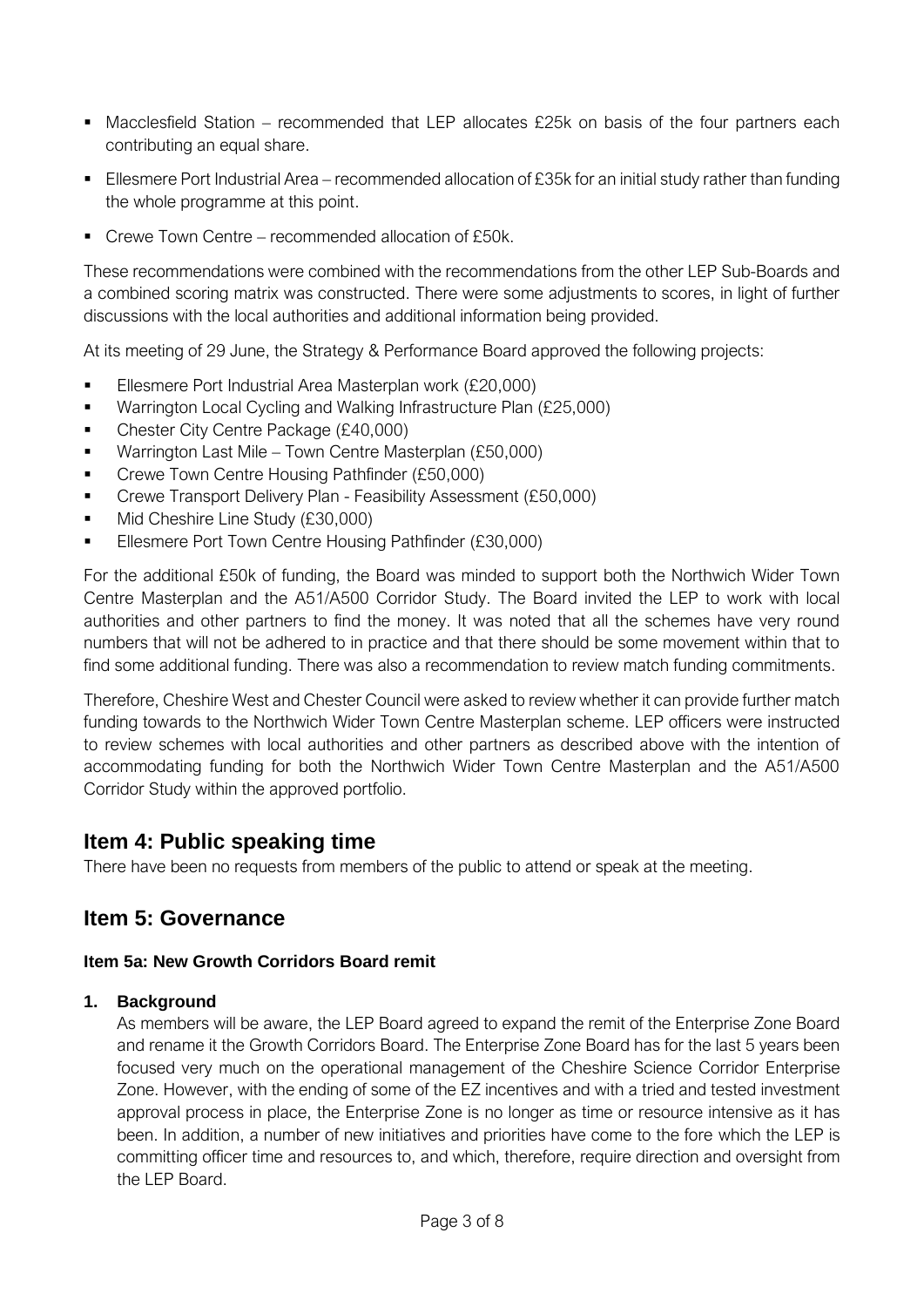#### **2. Place-based challenges and opportunities**

The draft Local Industrial Strategy set out our ambition to create inclusive and sustainable places across the sub region and to attract, grow and retain the businesses and talent needed to support economic growth ambitions. Work undertaken in preparing the draft Local Industrial Strategy identified a number of place-based challenges and opportunities facing the sub-region, including:

- **•** Demographic trends that pose a significant challenge to continued economic growth, with slow population growth and an ageing workforce
- Concentrations of inequality in key towns which consistently under-perform the sub-regional average across a range of socio-economic indicators
- **EXECT** A housing supply that is skewed towards larger family homes in rural/suburban locations, an under-supply of smaller and more affordable homes for younger people
- **E** Ensuring that we have a readily available supply of high quality business premises for existing companies to be able to expand and grown and to attract new companies locating into the area
- Revitalising and rebalancing our town centres in the face of the changing nature of retail demand and resident and visitor expectations
- **Ensuring that the economic benefits arising from the investment in HS2 and Northern** Powerhouse Rail are fully captured and maximised for the sub-region
- Ensuring that the Cheshire Science Corridor is a world-class hub of science and technology by strengthening the sub-region's R&D and innovation ecosystem and linking places, assets and institutions.

#### **3. Proposed remit of the new Board**

The main remit of the Growth Corridors Board will be to encourage and facilitate economic growth within the LEP's two key growth corridors – the Cheshire Science Corridor and the High Speed Growth Corridor.

These two Growth Corridors provide the main spatial focus for the LEP's interventions and activities and the main focus for economic growth and physical development within the sub-region.

It is proposed that the focus of the Growth Corridors Board is on four key areas:

- a) Creating a world class business environment through the development of strategic employment sites and business space
- b) Encouraging cluster/sector development and increasing R&D and innovation in life sciences, energy and manufacturing
- c) Rebalancing and diversifying town centres within the Growth Corridors
- d) Promoting the Growth Corridors to government, developers and investors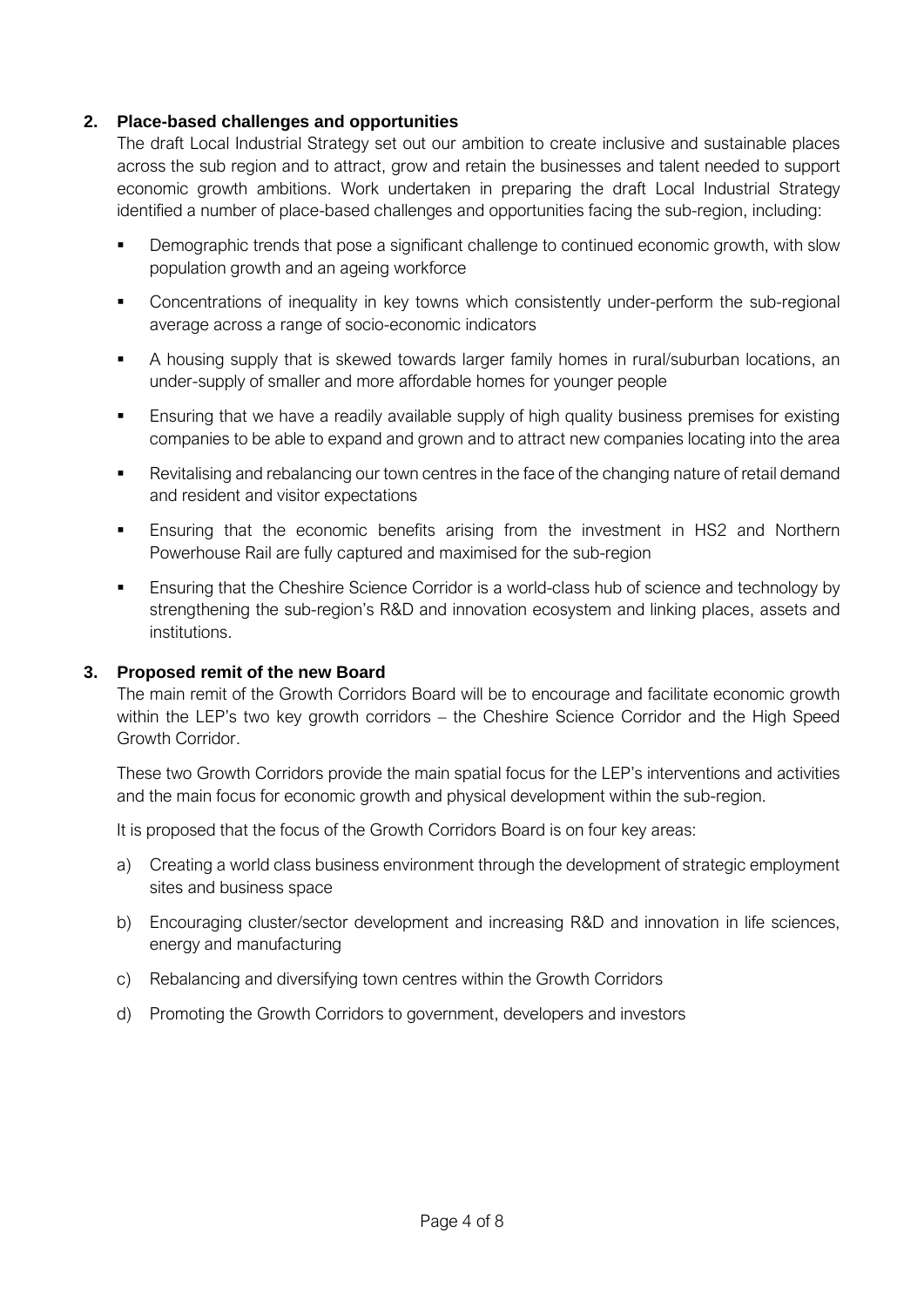#### **Item 5b: Terms of Reference**

Draft Terms of Reference for the new Growth Corridors Board are attached as Appendix B for discussion.

#### **Item 5c: Standing agenda items**

It is proposed that the following standing agenda is adopted for the Growth Corridors Board:

Part A: Public items

- 1. Attendees and apologies
- 2. Declarations of interest
- 3. Minutes and matters arising
- 4. Public speaking time
- 5. Governance
- 6. Cheshire Science Corridor Enterprise Zone
- 7. High Speed Growth Corridor
- 8. Marketing and promotion
- 9. Cluster/sector development
- 10. Town centres

Part B: Non-Public items

- 11. Any non-public items
- 12. AOB

### **Item 6: Enterprise Zone**

#### **Item 6a: Investment programme update**

The table below provides the latest position on the approved EZ investments.

| Project                    | <b>Total Project</b><br>Cost(E) | <b>Total EZ</b><br><b>Investment</b><br>Committed (£) | <b>EZ Investment</b><br><b>Drawn Down to</b><br>Date $(f)$ | <b>Remainder to be Drawn</b><br>Down (£) |
|----------------------------|---------------------------------|-------------------------------------------------------|------------------------------------------------------------|------------------------------------------|
| Glasshouse                 | 27,800,000                      | 3,872,876                                             | 3,872,876                                                  |                                          |
| Aviator Phase 1            | 10,786,918                      | 1,701,418                                             | 1,388,843*                                                 |                                          |
| Helix Phase 2              | 3,728,223                       | 669,347                                               | 656,992*                                                   |                                          |
| Newport Rhino              | 6,187,228                       | 792,670                                               | 792,670                                                    | $\overline{\phantom{0}}$                 |
| New Bridge Road Substation | 1,698,180                       | 590.857                                               | 590,857                                                    |                                          |
| Quadrant Phase 2           | 13,340,000                      | 3,618,000                                             |                                                            | 3,618,000                                |
| Blocks 22-24 Alderley Park | 4,000,000                       | 4,000,000                                             | 1,141,260                                                  | 2,858,740                                |
| Aviator Phase 2            | 7,304,479                       | 1,024,156                                             |                                                            | 1,024,156                                |
| <b>Total</b>               | 74,845,028                      | 16,269,324                                            | 8,443,498                                                  | 7,500,896                                |

\*Outturn investment less than anticipated in the business case

- **Aviator Phase 1 (Hooton Park)** some additional final costs were identified of £16,266, which means that the total EZ investment was £ £312,575 lower than anticipated in the business case.
- **Blocks 22-24 (Alderley Park)** conversion of Blocks 22-24 is underway. Blocks 23/24 is expected to complete in March 2022 with Block 22 expected to complete in June 2022. A claim for £205,145 was received and paid in the last period.
- **Quadrant Phase 2 (Birchwood Park)** A first and final claim has been submitted for £782,663. This is lower than the previously anticipated £852,000, due to no rates liability on the void units. There is still up to £1m available to Birchwood Park to draw down within the next 2-years for electricity infrastructure if required.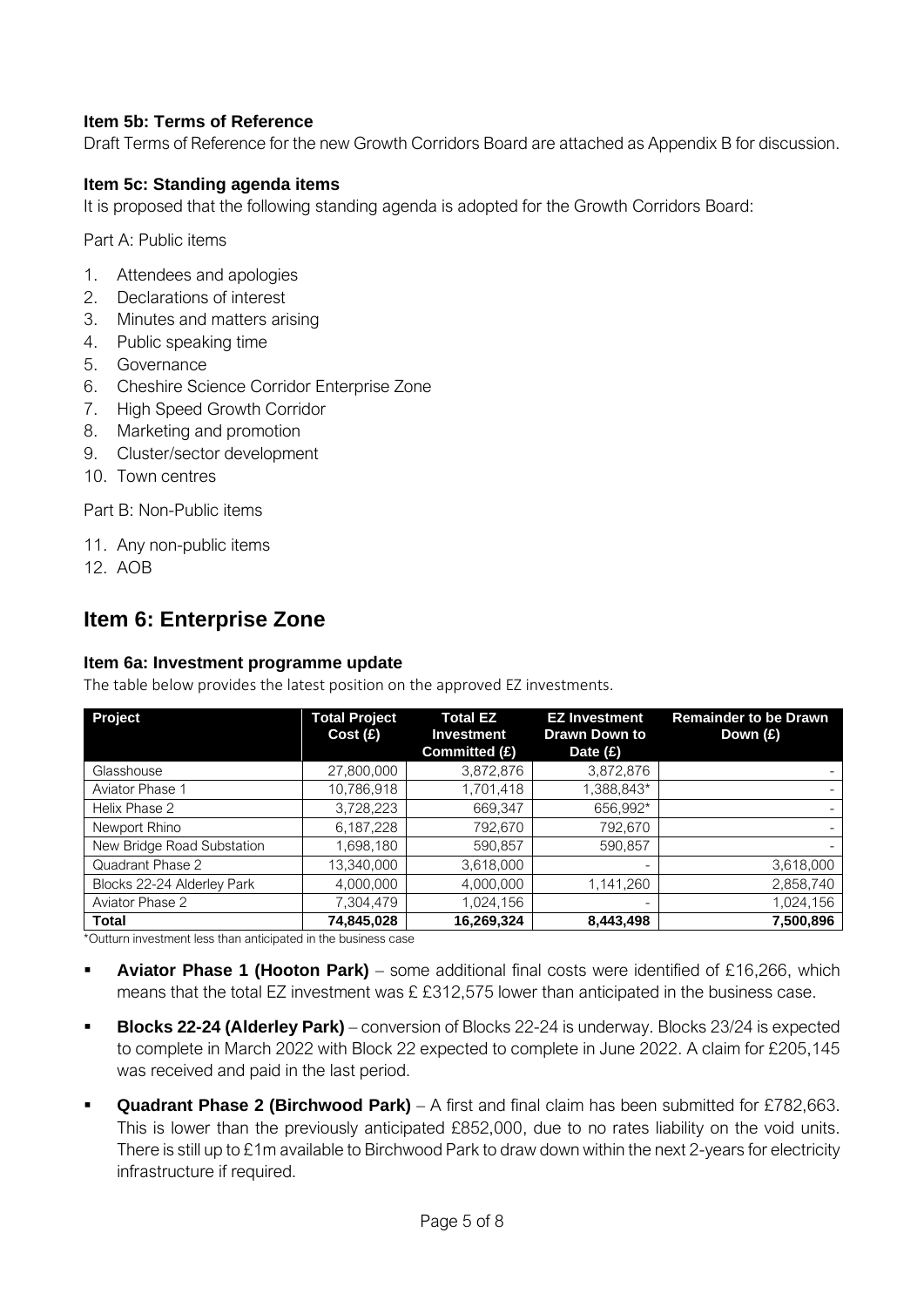#### **Item 6b: Investment pipeline**

- **Aviator Phase 2 <b>(Hooton Park)** we have been informed by Redsun Developments that they have now secured an investor who will fully fund the development of the remainder of the site (280,000 sq ft) and that they no longer require the £1m investment from the Enterprise Zone.
- **ASD (Protos)** have secured planning permission for the development and have informed us that they are ready to move forward with the project. Call arranged to progress submission of revised investment case.
- **Waste to Hydrogen Plant (Protos)** in discussions with Peel regarding a potential investment in a Waste to Hydrogen Plant. Have issued an investment case template.
- **Quadrant Phase 3 (Birchwood Park)** in discussions with Patrizia about a potential investment in Quadrant Phase 3, which would see the development of an 85,000 sq ft pre-let in conjunction with the development of 3 speculative units totalling 67,650 sq ft. The developer is looking at incorporating a number of green technologies into the speculative units, which are likely to make them commercially unviable, but which would act as an exemplar sustainable industrial development on the park.
- **Newport Business Park** meeting arranged with Gaerwen Properties for w/c 19 July to discuss an investment case for the development of the remainder of Newport Business Park.
- **Thornton Science Park** University of Chester have appointed CBRE to secure an investment partner for the site.

#### **Item 6c: Investment cases**

No items.

#### **Item 6d: Business Rate Discount applications**

A Business Rate Discount application has been approved by the EZ Steering Group and are recommended for ratification by the Growth Corridors Board for the following company:

**Current Body** (Alderley Park) – designs, develops and manufacturers its own range of skincare devices. The company's first device was an LED face mask based on NASA technology that promotes the replacement of Collagen in the skin to bely the effects of ageing.

Although the deadline for new Business Rate Discount applications was  $31<sup>st</sup>$  March, the company was based at Alderley Park prior to the cut off date and had previously submitted its application by post, but which had not been received by the LEP.

#### **Item 6e: Finance update**

The NNDR3 returns have been received from the three local authorities, which provides the final outturn for retained business rates for 2020/21. The table below shows the NNDR1 forecast and the NNDR3 outturn for 2020/21 plus the NNDR1 forecasts for 2021/22.

| <b>Local Authority</b>           | 2020/21 NNDR1<br>Forecast $(E)$ | 2020/21 NNDR3 2021/22 NNDR1<br>Outturn (£) | Forecast (£) |
|----------------------------------|---------------------------------|--------------------------------------------|--------------|
| <b>Cheshire East</b>             | 873,550                         | 1,173,931                                  | 1,868,226    |
| <b>Cheshire West and Chester</b> | 276.462                         | 495,802                                    | 478,564      |
| Warrington                       | 380,631                         | 554,019                                    | 439,254      |
| <b>Total</b>                     | 1,530,643                       | 2,223,752                                  | 2,786,044    |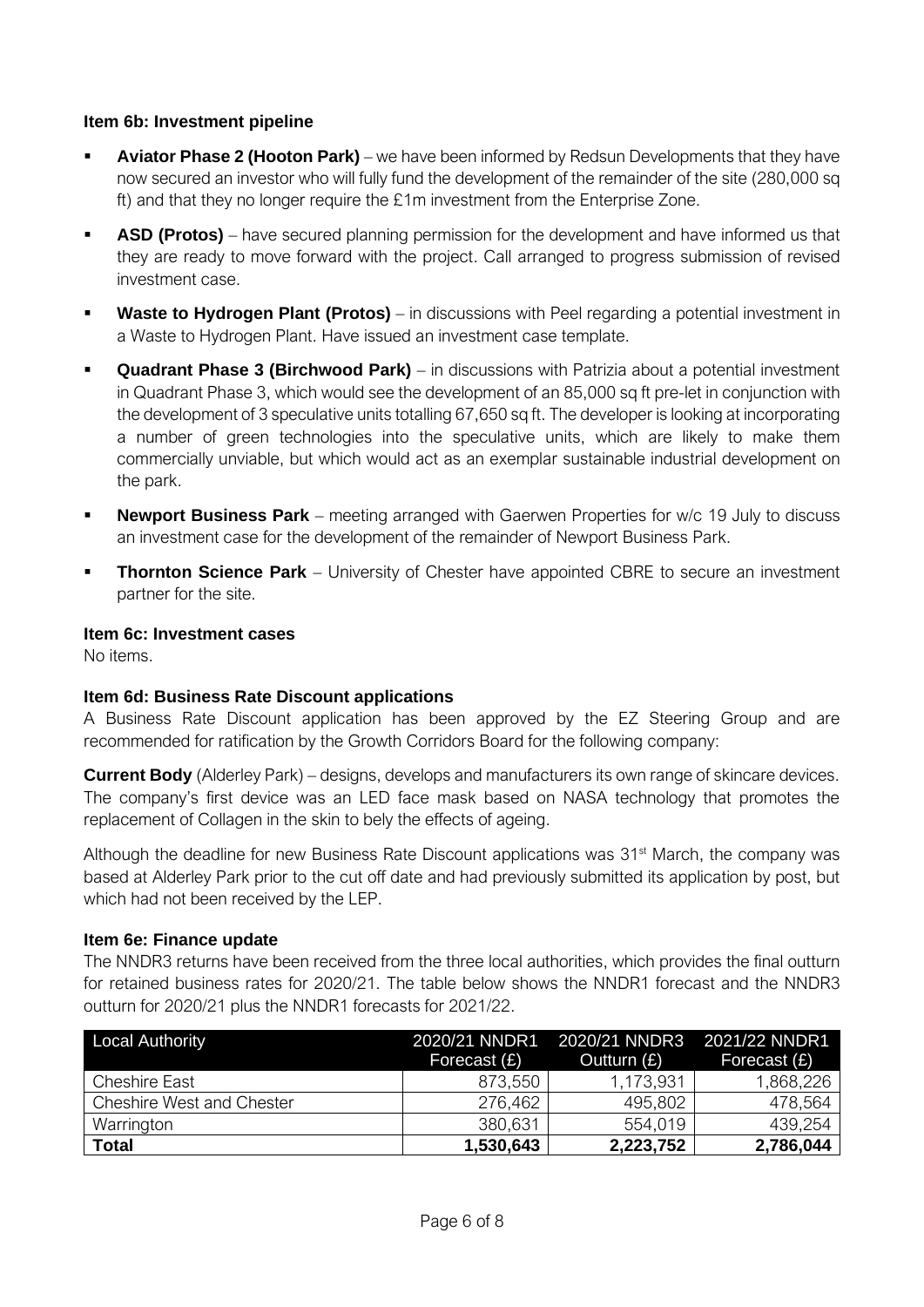It should be noted that Cheshire West and Chester Council treat the payment of retained business rates to the LEP differently than the other two local authorities. Cheshire East and Warrington pay the LEP in arrears based on the previous year's NNDR3 outturn. Whereas Cheshire West and Chester pay the LEP in advance based on the NNDR1 forecast plus any adjustment to take account of the previous year's NNDR3 outturn. This means that Cheshire West and Chester will pay the LEP this year £478,564 against the 2021/22 NNDR1 Forecast plus a further £219,340 as an adjustment against the 2020/21 NNDR3 outturn. As such, the total retained business rates that the LEP will receive in October will be **£2,425,854**.

Whilst the outturn for 2020/21 is better than forecast and the 2021/22 retained business rate income is forecast a c.£2.7m, it should be noted that the retained business rate income remains volatile for the foreseeable future.

## **Item 7: High Speed Growth Corridor**

A verbal update will be provided by the Growth Director.

## **Item 8: Marketing and promotion**

A discussion will be held on the approach to the marketing and promotion of the Growth Corridors.

## **Item 9: Cluster and sector development**

### **Item 10a: Life sciences**

The LEP has facilitated a Life Sciences Advisory Group made up of industry, higher education and public sector representatives from across Cheshire and Warrington, Liverpool and Manchester city regions to start to promote and develop the North West life sciences cluster. The group, chaired by Clare Hayward, has meet on three occasions and positive discussions have also been held with the Liverpool and Manchester Combined Authorities about collaborating on a North West footprint. An initial piece of work has been commissioned by the LEP to map the life sciences cluster/ecosystem across the North West, which will help us to develop a strong brand and pitch book for the sector to promote itself to both prospective investors and government.

#### **Item 10b: Energy**

The Cheshire Energy Hub has been actively promoting and developing a strategy to decarbonise industry in the Ellesmere Port area (one of the UK's most heavily industrialised areas that accounts for c.5% of the UK's energy use) over the last 3 years and has set out an ambition to create the UK's first Net Zero Industrial Cluster. The LEP has been supporting the Cheshire Energy Hub to develop a decarbonisation roadmap for the Ellesmere Port Industrial Area. The LEP has provided funding through the Local Growth Fund to create an investment blueprint and prospectus that has identified a portfolio of a portfolio of opportunities across renewable generation, hydrogen, carbon capture, energy storage and smart grids which offer long term, sustainable investment opportunities in net zero and which could attract c.£1bn investment and save nearly three million tonnes of  $CO<sup>2</sup>$  by 2030. Further information can be found on the Invest Net Zero Carbon website:<http://investnzcheshire.co.uk/>